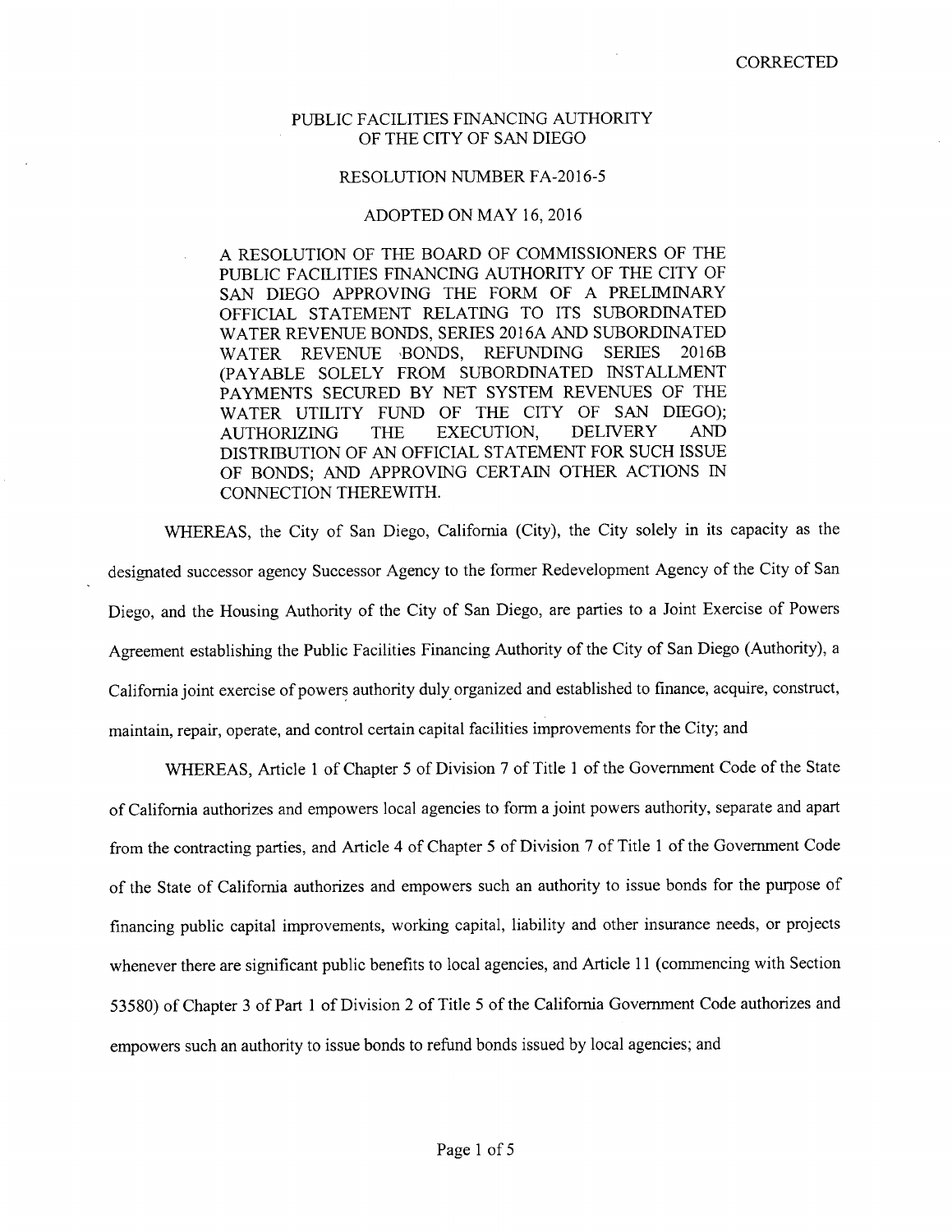WHEREAS, the Council of the City of San Diego (Council) has heretofore authorized and approved by Ordinance Number 0-20635 (Ordinance), and Resolution Numbers R-310310, the agreements and conditions attendant to the issuance of one or more series of Water Revenue Bonds payable from Installment Payments Secured by Net System Revenues of the Water Utility Fund of the City, in an aggregate principal amount not to exceed \$835,000,000 to provide net bond proceeds up to \$80,000,000 to finance additional capital improvements to the Water System of the City (Water System), and to refund all or a portion of the Public Facilities Financing Authority of the City of San Diego Water Revenue Bonds and/or all or a portion of the outstanding Drinking Water State Revolving Fund loans provided to the City by the California State Water Resources Control Board, in each case, to achieve savings, to fund a reserve fund, if any, and to pay the costs of issuance incurred in connection with the issuance of the Water Revenue Bonds; and

WHEREAS, the City, with the cooperation of the Authority, has proposed the issuance of the Authority's Subordinated Water Revenue Bonds, Series 2016A and Subordinated Water Revenue Bonds, Refunding Series 2016B (Payable Solely from Subordinated Installment Payments Secured by Net System Revenues of the Water Utility Fund of the City of San Diego) (2016 Bonds) in order to finance and refinance certain capital facilities improvements for the Water System, as hereinafter described; and

WHEREAS, the issuance of the 2016 Bonds is authorized under the Ordinance; and

WHEREAS, the Authority is informed that the City has conducted a competitive proposal process to select the underwriting firms to serve as underwriters with respect to the sale and delivery of the 2016 Bonds; and

WHEREAS, the Authority has previously approved the execution and delivery of a proposed form of Bond Purchase Agreement (Bond Purchase Agreement), by and among J.P. Morgan Securities Inc., for itself, and as representative (Representative) of, Morgan Stanley & Co. LLC, Siebert Brandford Shank & Co., E.E.C., Ramirez & Co., and The Williams Capital Group, E.P., and such other or alternative underwriters as may be designated by the City (collectively, with the Representative, the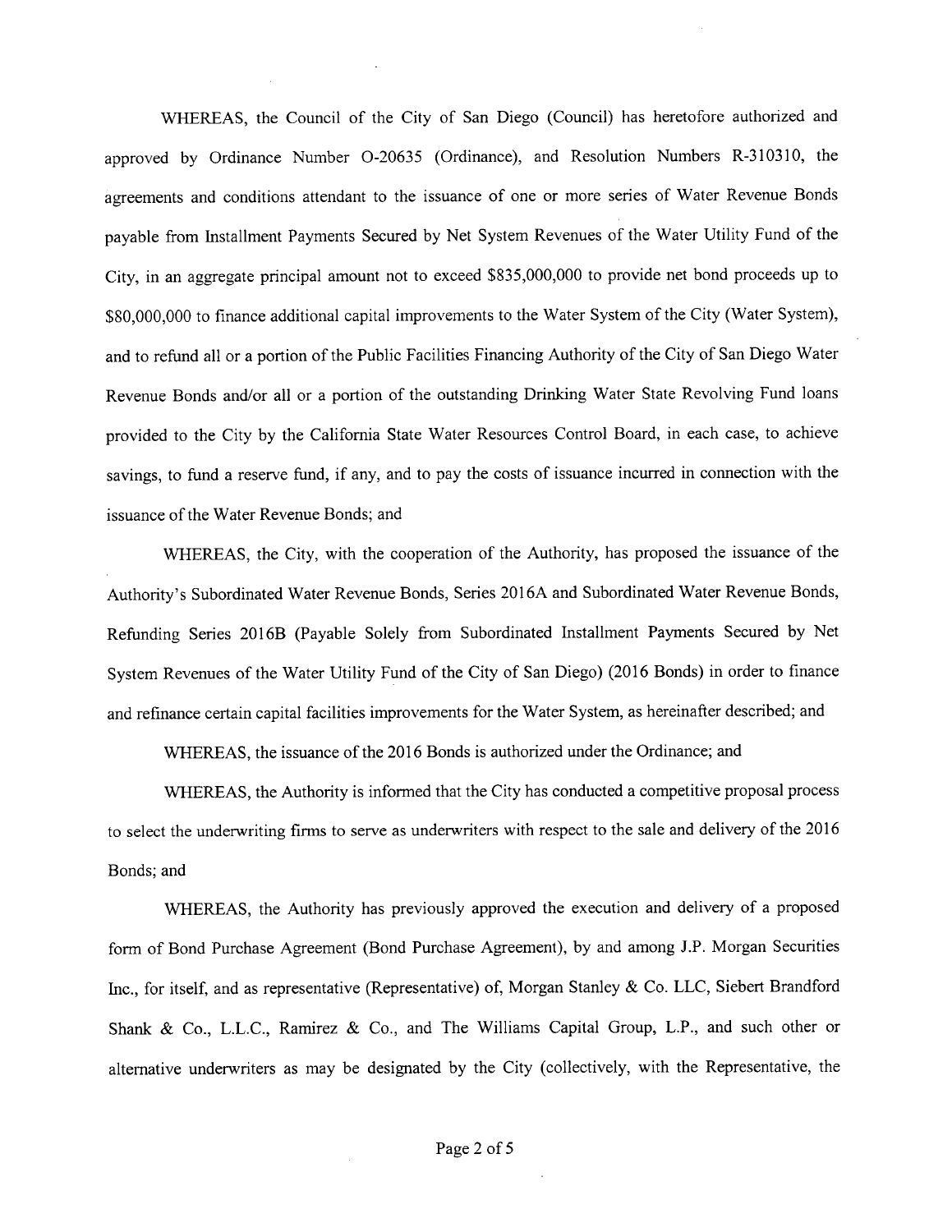Underwriters), the Authority and the City, pursuant to which Bond Purchase Agreement the Authority will agree to sell the 2016 Bonds; and

WHEREAS, in connection with the marketing and sale of the 2016 Bonds, it is necessary for the Authority to authorize and approve the distribution of the Preliminary Official Statement relating to the 2016 Bonds (Preliminary Official Statement) and the execution, delivery, and distribution of the final Official Statement relating to the 2016 Bonds (Official Statement), all in accordance with the policies of this Board of Commissioners and applicable securities laws and regulations; and

WHEREAS, there has been presented to this meeting a proposed form of Preliminary Official Statement, a copy of which is on file in the Office of the Secretary as Document Number FA-2016-5, which Preliminary Official Statement the Underwriters will use in marketing the 2016 Bonds; and

WHEREAS, the form of the Preliminary Official Statement submitted to this meeting has been reviewed and approved by the Disclosure Practices Working Group (DPWG); and

WHEREAS, the Authority is authorized to undertake the actions described in this Resolution pursuant to its Joint Exercise of Powers Agreement and the Constitution and applicable laws of the State of California (State); NOW, THEREFORE,

BE IT RESOLVED by the Board of Commissioners of the Public Facilities Financing Authority of the City of San Diego (Board of Commissioners), as follows:

Section 1. The Board of Commissioners hereby finds and determines that the statements set forth above in the recitals to this Resolution are true and correct.

Section 2. The form, terms, and provisions of the Preliminary Official Statement in substantially the form presented to and considered at this meeting are hereby approved. Each of the officers or commissioners of the Authority (collectively, the Authorized Officers), acting alone, is hereby authorized and directed, for and in the name and on behalf of the Authority, to deliver the Preliminary Official Statement which shall be used and distributed, together with a final Official Statement, to the Underwriters in substantially the form submitted to this meeting, with such additions and changes therein, and supplements thereto, as an Authorized Officer shall determine are necessary or desirable and approve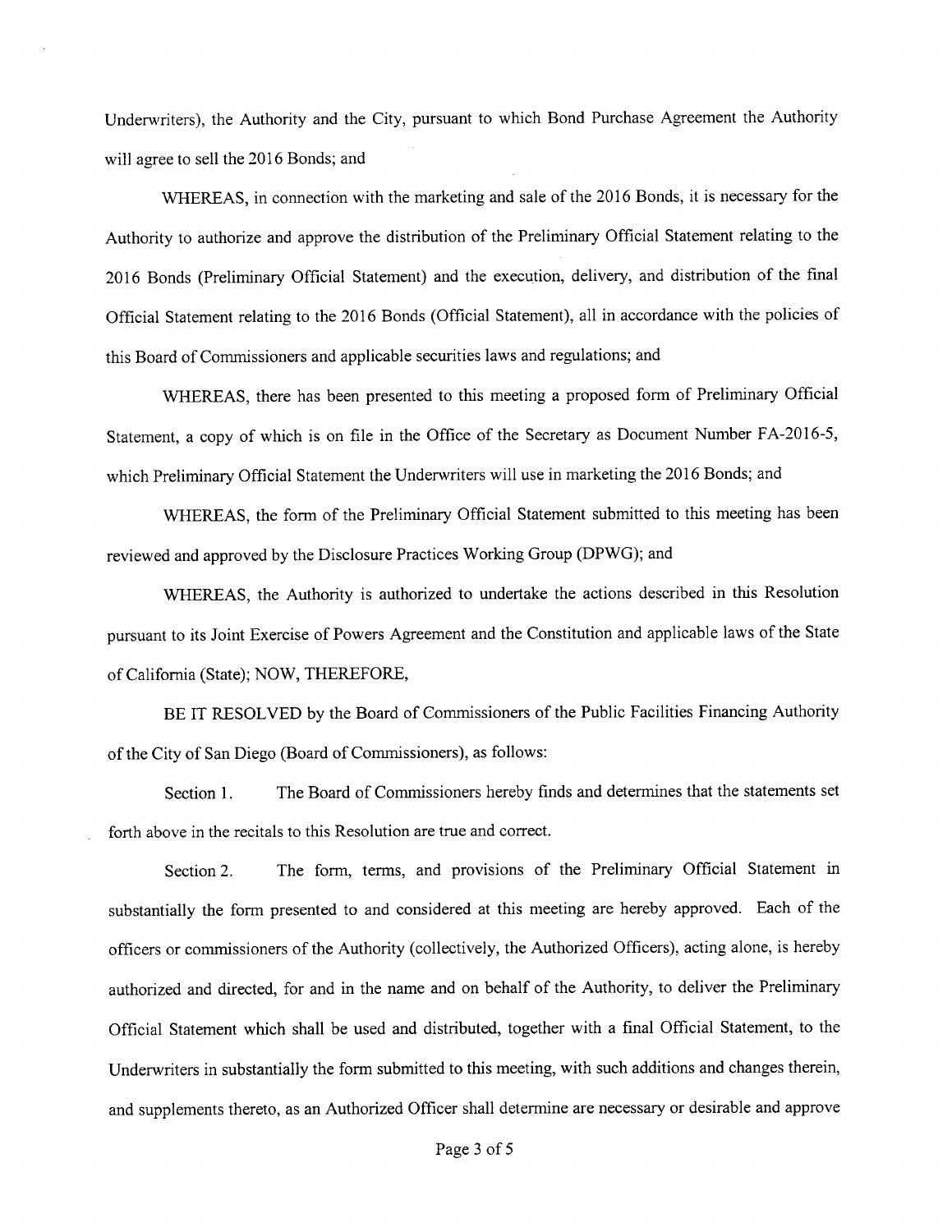as being in the best interests of the Authority, and as approved as to form by the City Attorney of the City of San Diego (City Attorney), as counsel to the Authority, or his specified designee, and DPWG, and with such other changes as may be required or requested by Orrick, Herrington & Sutcliffe LLP, as Disclosure Counsel (Disclosure Counsel). Upon approval of the Preliminary Official Statement for use in marketing the 2016 Bonds by the Authorized Officers and in accordance with applicable policies and procedures of the Authority, including approval by the DPWG, the Preliminary Official Statement shall be "deemed final" as of its date, except for the omission of certain information as permitted in and pursuant to Rule 15c2-12 (Rule), promulgated by the Securities and Exchange Commission pursuant to the provisions of the Securities Act of 1934, as amended, and the Authorized Officers are hereby authorized, and any one of the Authorized Officers is hereby directed, for and in the name and on behalf of the Authority, to execute a certificate to the Underwriters to that effect.

Section 3. Following the pricing and sale of the 2016 Bonds, the Authorized Officers are authorized and directed to cause a form of Official Statement to be prepared in accordance with the disclosure policies of the Authority, the requirements of the Rule and with the assistance of DPWG together with such changes as are determined to be necessary or desirable by the Authorized Officer executing the Official Statement to make such Official Statement complete and accurate as of its date, such approval to be conclusively evidenced by the execution and delivery of the Official Statement to the Underwriters. The Official Statement shall be executed by any of the Authorized Officers upon satisfaction of applicable DPWG requirements and the recommendation of Disclosure Counsel.

Section 4. Any Authorized Officer of the Authority, including the Mayor, the Chief Financial Officer, and the Chief Operating Officer of the City, is hereby authorized and directed, for and on behalf of the Authority, to do any and all things and take any and all actions, including, without limitation, payment of necessary and appropriate fees and expenses, and execute and deliver any and all certificates, agreements and other documents which they, or any of them, may deem necessary or advisable to consummate the transactions approved by Resolution No. FA-2016-4, dated March 15, 2016,